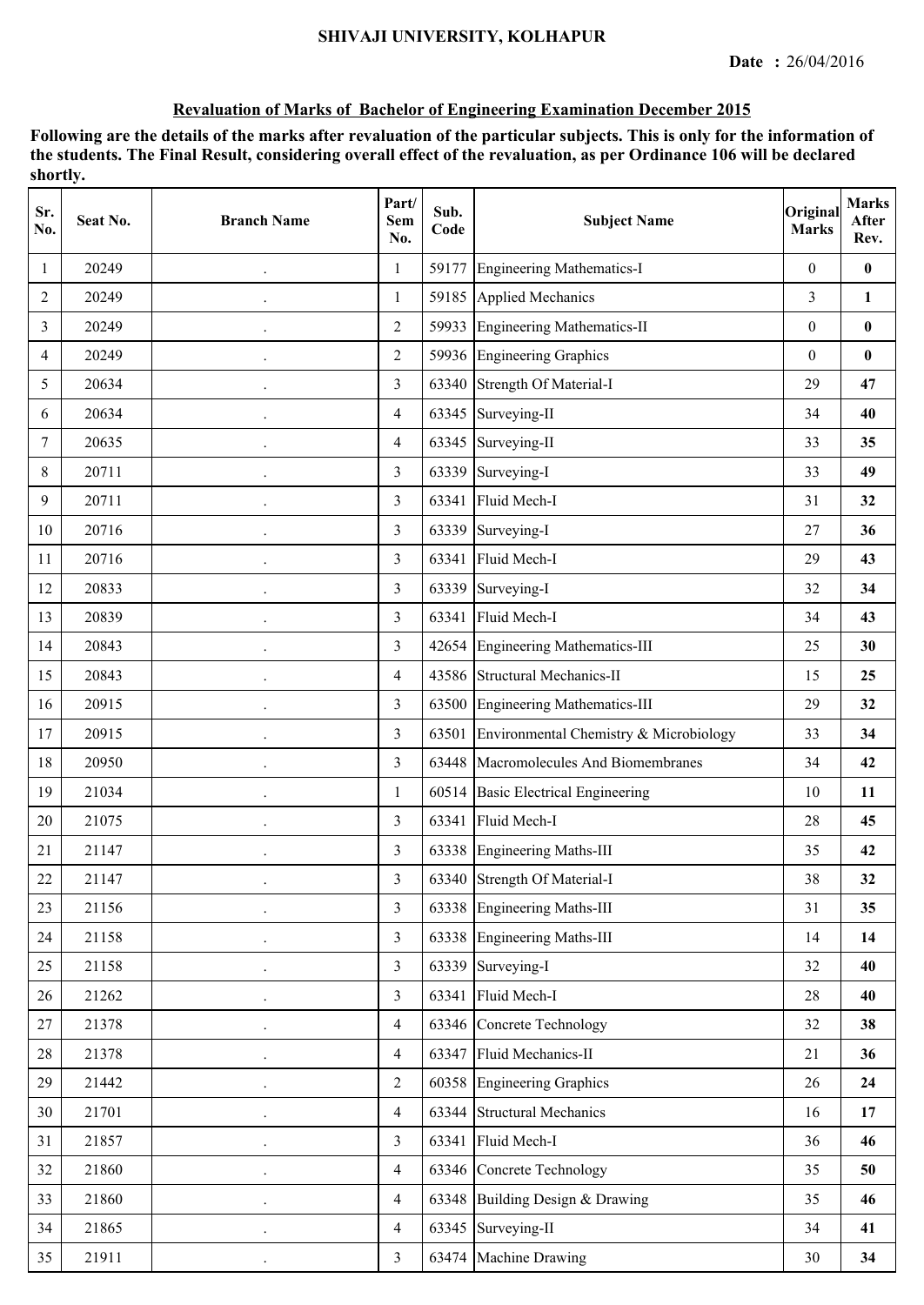| Sr.<br>No. | Seat No. | <b>Branch Name</b>   | Part/<br><b>Sem</b><br>No. | Sub.<br>Code | <b>Subject Name</b>                      | Original<br><b>Marks</b> | <b>Marks</b><br>After<br>Rev. |
|------------|----------|----------------------|----------------------------|--------------|------------------------------------------|--------------------------|-------------------------------|
| 36         | 21916    |                      | 3                          | 63472        | Machine Tools And Processes              | 34                       | 43                            |
| 37         | 21916    |                      | $\overline{3}$             | 63474        | Machine Drawing                          | 36                       | 34                            |
| 38         | 21921    | $\ddot{\phantom{0}}$ | $\overline{4}$             | 63481        | Theory Of Machines-I                     | 26                       | 36                            |
| 39         | 21931    | $\ddot{\phantom{0}}$ | 3                          | 63341        | Fluid Mech-I                             | 32                       | 40                            |
| 40         | 21969    |                      | $\overline{3}$             | 63340        | Strength Of Material-I                   | 28                       | 25                            |
| 41         | 22047    | $\ddot{\phantom{0}}$ | $\overline{4}$             | 63346        | Concrete Technology                      | 32                       | 40                            |
| 42         | 22047    | $\ddot{\phantom{0}}$ | $\overline{4}$             | 63347        | Fluid Mechanics-II                       | 34                       | 36                            |
| 43         | 22163    |                      | 3                          | 63338        | <b>Engineering Maths-III</b>             | 32                       | 30                            |
| 44         | 22171    |                      | 3                          |              | 63338 Engineering Maths-III              | 15                       | 28                            |
| 45         | 22299    | $\bullet$            | $\overline{3}$             |              | 63338 Engineering Maths-III              | 29                       | 19                            |
| 46         | 22299    | $\ddot{\phantom{0}}$ | $\overline{3}$             |              | 63339 Surveying-I                        | 32                       | 46                            |
| 47         | 22318    | $\bullet$            | $\overline{4}$             | 43593        | Numerical Methods                        | 34                       | 25                            |
| 48         | 22416    |                      | $\overline{4}$             | 63345        | Surveying-II                             | 29                       | 30                            |
| 49         | 22416    | $\ddot{\phantom{0}}$ | 4                          | 63347        | Fluid Mechanics-II                       | 24                       | 40                            |
| 50         | 40619    |                      | $\tau$                     | 47902        | Quantity Survey and Valuation            | 27                       | 55                            |
| 51         | 6123     | <b>CHEM</b>          | 3                          | 63423        | SOM &MOC                                 | 25                       | 40                            |
| 52         | 12829    | <b>CHEM</b>          | 3                          | 63423        | SOM &MOC                                 | 30                       | 44                            |
| 53         | 12852    | <b>CHEM</b>          | $\overline{3}$             | 63423        | SOM &MOC                                 | 32                       | 40                            |
| 54         | 6055     | <b>CIVI</b>          | 3                          |              | 63338 Engineering Maths-III              | 34                       | 41                            |
| 55         | 8031     | <b>CIVI</b>          | $\overline{3}$             |              | 63340 Strength Of Material-I             | 28                       | 53                            |
| 56         | 8793     | <b>CIVI</b>          | $\overline{3}$             |              | 63338 Engineering Maths-III              | 25                       | 32                            |
| 57         | 9018     | <b>CIVI</b>          | 3                          |              | 63340 Strength Of Material-I             | 29                       | 33                            |
| 58         | 9018     | <b>CIVI</b>          | 3                          | 63341        | Fluid Mech-I                             | 26                       | 33                            |
| 59         | 9171     | <b>CIVI</b>          | $\overline{3}$             |              | 63341 Fluid Mech-I                       | 22                       | 47                            |
| 60         | 9658     | <b>CIVI</b>          | $\overline{3}$             | 63341        | Fluid Mech-I                             | 35                       | 40                            |
| 61         | 9662     | <b>CIVI</b>          | $\overline{3}$             | 63341        | Fluid Mech-I                             | 37                       | 34                            |
| 62         | 9680     | <b>CIVI</b>          | $\overline{3}$             | 63339        | Surveying-I                              | 38                       | 49                            |
| 63         | 9680     | <b>CIVI</b>          | $\overline{3}$             | 63341        | Fluid Mech-I                             | 35                       | 30                            |
| 64         | 9682     | <b>CIVI</b>          | $\overline{3}$             |              | 63342 Building Constructions & Materials | 39                       | 35                            |
| 65         | 9733     | <b>CIVI</b>          | $\overline{3}$             | 63342        | Building Constructions & Materials       | 39                       | 40                            |
| 66         | 10276    | <b>CIVI</b>          | 3                          |              | 63339 Surveying-I                        | 32                       | 41                            |
| 67         | 10276    | <b>CIVI</b>          | $\overline{3}$             | 63341        | Fluid Mech-I                             | 34                       | 36                            |
| 68         | 10834    | <b>CIVI</b>          | 3                          |              | 63338 Engineering Maths-III              | 34                       | 25                            |
| 69         | 10834    | <b>CIVI</b>          | $\overline{3}$             |              | 63340 Strength Of Material-I             | 33                       | 40                            |
| 70         | 10933    | CIVI                 | $\overline{3}$             |              | 63339 Surveying-I                        | 31                       | 60                            |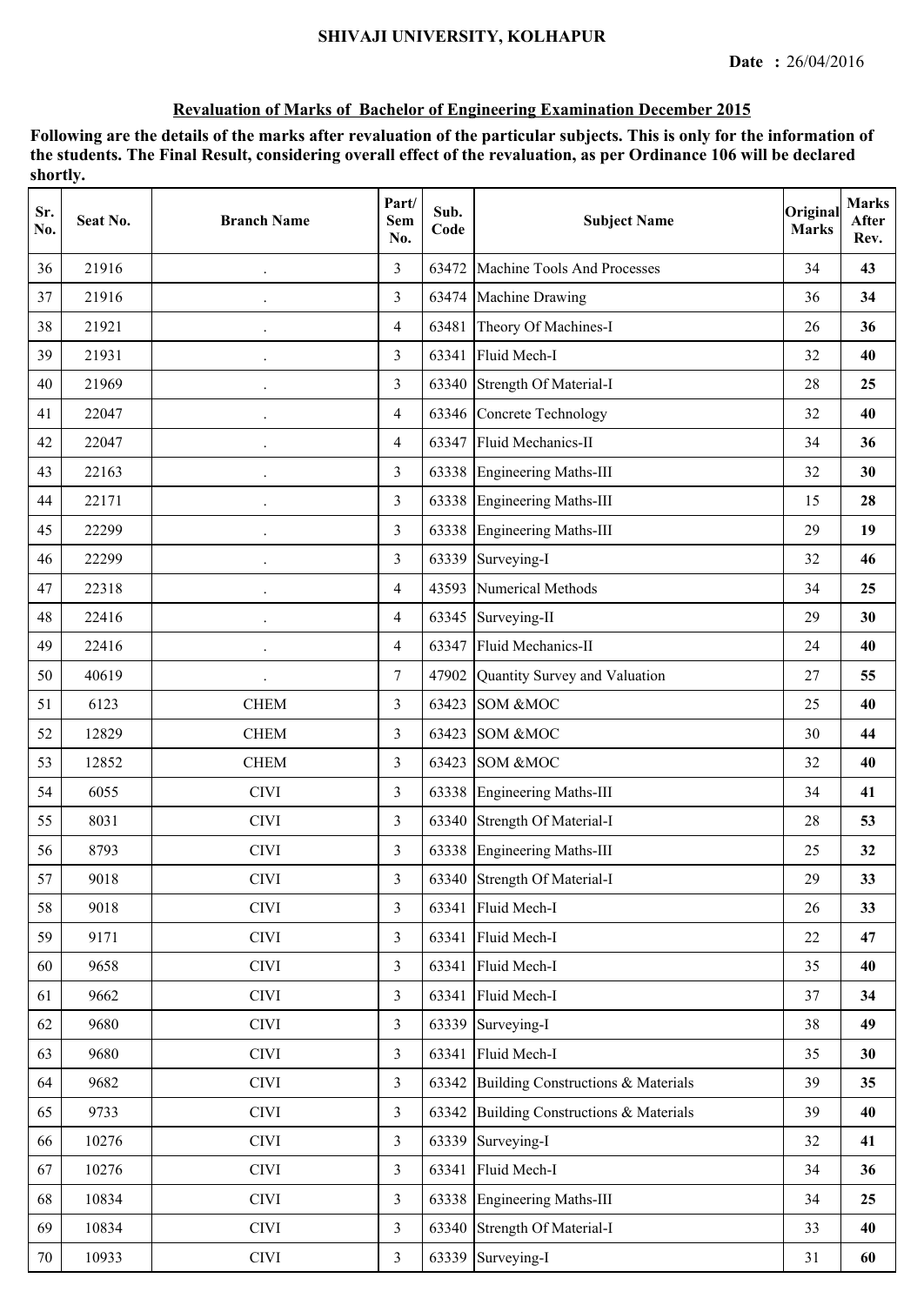| Sr.<br>No. | Seat No. | <b>Branch Name</b> | Part/<br>Sem<br>No. | Sub.<br>Code | <b>Subject Name</b>                      | Original<br><b>Marks</b> | <b>Marks</b><br>After<br>Rev. |
|------------|----------|--------------------|---------------------|--------------|------------------------------------------|--------------------------|-------------------------------|
| 71         | 12303    | <b>CIVI</b>        | $\overline{3}$      | 63340        | Strength Of Material-I                   | 28                       | 23                            |
| 72         | 12307    | <b>CIVI</b>        | $\overline{3}$      |              | 63340 Strength Of Material-I             | 27                       | 36                            |
| 73         | 12331    | <b>CIVI</b>        | 3                   | 63339        | Surveying-I                              | 26                       | 38                            |
| 74         | 12339    | <b>CIVI</b>        | 3                   |              | 63339 Surveying-I                        | 34                       | 32                            |
| 75         | 12403    | <b>CIVI</b>        | 3                   |              | 63339 Surveying-I                        | 36                       | 40                            |
| 76         | 12418    | <b>CIVI</b>        | $\overline{3}$      | 63339        | Surveying-I                              | 38                       | 35                            |
| 77         | 12885    | <b>CIVI</b>        | 3                   | 63339        | Surveying-I                              | 29                       | 35                            |
| 78         | 12888    | <b>CIVI</b>        | $\overline{3}$      | 63339        | Surveying-I                              | 34                       | 40                            |
| 79         | 12888    | <b>CIVI</b>        | $\overline{3}$      | 63341        | Fluid Mech-I                             | 33                       | 40                            |
| 80         | 12890    | <b>CIVI</b>        | $\overline{3}$      |              | 63338 Engineering Maths-III              | 34                       | 33                            |
| 81         | 12899    | <b>CIVI</b>        | $\overline{3}$      |              | 63340 Strength Of Material-I             | 34                       | 34                            |
| 82         | 12908    | <b>CIVI</b>        | 3                   |              | 63340 Strength Of Material-I             | 31                       | 34                            |
| 83         | 13459    | <b>CIVI</b>        | $\mathfrak{Z}$      |              | 63338 Engineering Maths-III              | 33                       | 34                            |
| 84         | 14661    | <b>CIVI</b>        | $\overline{3}$      |              | 63339 Surveying-I                        | 36                       | 45                            |
| 85         | 14661    | <b>CIVI</b>        | 3                   |              | 63340 Strength Of Material-I             | 30                       | 37                            |
| 86         | 14662    | <b>CIVI</b>        | $\overline{3}$      |              | 63340 Strength Of Material-I             | 28                       | 26                            |
| 87         | 16091    | <b>CIVI</b>        | 3                   | 63338        | <b>Engineering Maths-III</b>             | 37                       | 44                            |
| 88         | 17858    | <b>CIVI</b>        | $\overline{3}$      |              | 63338 Engineering Maths-III              | 33                       | 30                            |
| 89         | 17931    | <b>CIVI</b>        | 3                   | 63341        | Fluid Mech-I                             | 36                       | 40                            |
| 90         | 17960    | <b>CIVI</b>        | 3                   | 63341        | Fluid Mech-I                             | 36                       | 41                            |
| 91         | 18577    | <b>CIVI</b>        | 3                   |              | 63339 Surveying-I                        | 37                       | 47                            |
| 92         | 54022    | <b>CIVI</b>        | $\mathfrak{Z}$      |              | 63338 Engineering Maths-III              | 33                       | 30                            |
| 93         | 54022    | <b>CIVI</b>        | 3                   | 63341        | Fluid Mech-I                             | 28                       | 36                            |
| 94         | 54207    | <b>CIVI</b>        | $\overline{3}$      |              | 63339 Surveying-I                        | 32                       | 40                            |
| 95         | 22675    | Civil              | $\mathfrak{Z}$      |              | 63338 Engineering Maths-III              | 22                       | 24                            |
| 96         | 22675    | Civil              | $\overline{3}$      |              | 63339 Surveying-I                        | 32                       | 36                            |
| 97         | 22681    | Civil              | $\overline{3}$      |              | 63340 Strength Of Material-I             | 24                       | 47                            |
| 98         | 22882    | Civil              | $\overline{3}$      |              | 63341 Fluid Mech-I                       | 21                       | 30                            |
| 99         | 22882    | Civil              | $\overline{4}$      |              | 63344 Structural Mechanics               | 28                       | 27                            |
| 100        | 22989    | Civil              | $\overline{3}$      |              | 63342 Building Constructions & Materials | 36                       | 55                            |
| 101        | 23205    | Civil              | $\overline{4}$      |              | 63344 Structural Mechanics               | 34                       | 45                            |
| 102        | 23436    | Civil              | $\overline{4}$      |              | 63344 Structural Mechanics               | 29                       | 40                            |
| 103        | 23439    | Civil              | $\overline{3}$      |              | 42658 Fluid Mechanics-I                  | 34                       | 35                            |
| 104        | 23439    | Civil              | $\overline{4}$      |              | 43590 Fluid Mechanics-II                 | 29                       | 40                            |
| 105        | 23454    | Civil              | $\mathfrak{Z}$      |              | 42658 Fluid Mechanics-I                  | 33                       | 42                            |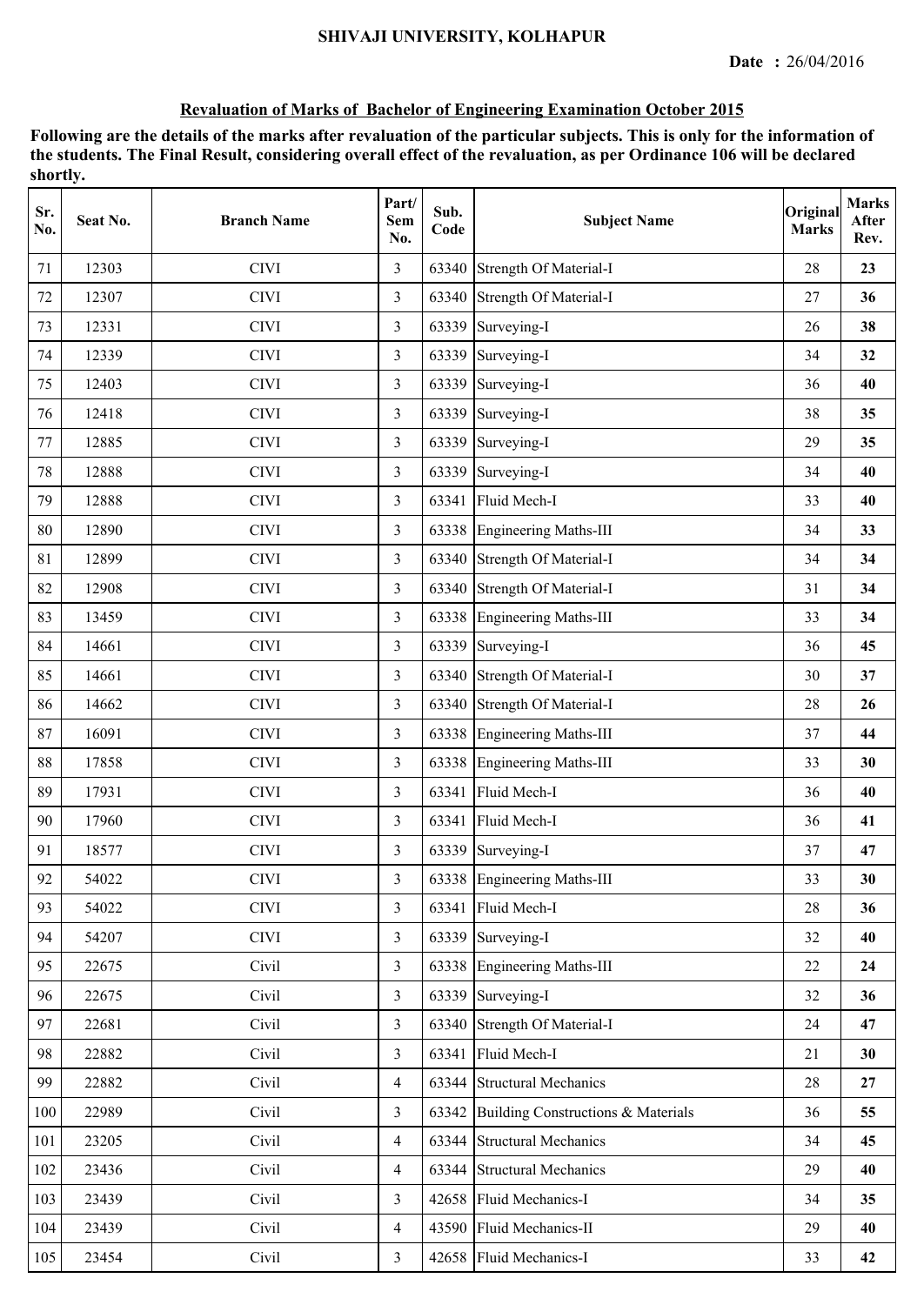| Sr.<br>No. | Seat No. | <b>Branch Name</b> | Part/<br>Sem<br>No. | Sub.<br>Code | <b>Subject Name</b>                | Original<br><b>Marks</b> | <b>Marks</b><br>After<br>Rev. |
|------------|----------|--------------------|---------------------|--------------|------------------------------------|--------------------------|-------------------------------|
| 106        | 23454    | Civil              | $\overline{4}$      | 43590        | Fluid Mechanics-II                 | 29                       | 44                            |
| 107        | 23487    | Civil              | $\overline{4}$      | 63344        | <b>Structural Mechanics</b>        | 28                       | 35                            |
| 108        | 23487    | Civil              | $\overline{4}$      |              | 63345 Surveying-II                 | 24                       | 24                            |
| 109        | 23850    | Civil              | 3                   |              | 42654 Engineering Mathematics-III  | 34                       | 36                            |
| 110        | 23850    | Civil              | 3                   | 42658        | Fluid Mechanics-I                  | 32                       | 42                            |
| 111        | 23850    | Civil              | $\overline{4}$      | 43590        | Fluid Mechanics-II                 | 33                       | 37                            |
| 112        | 23957    | Civil              | 3                   |              | 63340 Strength Of Material-I       | 33                       | 16                            |
| 113        | 23957    | Civil              | $\overline{4}$      | 63347        | Fluid Mechanics-II                 | 35                       | 46                            |
| 114        | 24566    | Civil              | $\overline{4}$      | 63347        | Fluid Mechanics-II                 | 34                       | 41                            |
| 115        | 26615    | Civil              | $\overline{4}$      | 43588        | <b>Engineering Geology</b>         | 34                       | 40                            |
| 116        | 26771    | Civil              | $\overline{4}$      |              | 63344 Structural Mechanics         | 24                       | 40                            |
| 117        | 26779    | Civil              | 3                   |              | 63340 Strength Of Material-I       | 22                       | 42                            |
| 118        | 26783    | Civil              | $\overline{4}$      |              | 43586 Structural Mechanics-II      | 8                        | 17                            |
| 119        | 26783    | Civil              | $\overline{4}$      |              | 43590 Fluid Mechanics-II           | 30                       | 48                            |
| 120        | 26796    | Civil              | 5                   | 66235        | Water Resource Engineering-I       | 33                       | 34                            |
| 121        | 27108    | Civil              | $\overline{4}$      |              | 43590 Fluid Mechanics-II           | 32                       | 40                            |
| 122        | 27143    | Civil              | 5                   | 66237        | Environmental Engineering-I        | 29                       | 47                            |
| 123        | 27465    | Civil              | $\overline{4}$      | 63344        | <b>Structural Mechanics</b>        | 24                       | 54                            |
| 124        | 27468    | Civil              | 5                   |              | 66238 Geotechnical Engineering - I | 34                       | 44                            |
| 125        | 27474    | Civil              | 5                   |              | 66237 Environmental Engineering-I  | 29                       | 46                            |
| 126        | 27475    | Civil              | 5                   | 66237        | Environmental Engineering-I        | 28                       | 52                            |
| 127        | 27492    | Civil              | $\mathfrak{Z}$      |              | 63341 Fluid Mechanics-I            | 16                       | 28                            |
| 128        | 27915    | Civil              | $\overline{4}$      | 43590        | Fluid Mechanics-II                 | 29                       | 47                            |
| 129        | 27943    | Civil              | $\overline{4}$      | 63344        | <b>Structural Mechanics</b>        | 19                       | 27                            |
| 130        | 27950    | Civil              | 3                   | 63338        | <b>Engineering Mathematics-III</b> | 28                       | 33                            |
| 131        | 28526    | Civil              | 5                   | 66238        | Geotechnical Engineering - I       | 25                       | 30                            |
| 132        | 28550    | Civil              | $\overline{3}$      |              | 42658 Fluid Mechanics-I            | 31                       | 43                            |
| 133        | 28550    | Civil              | 5                   | 66237        | Environmental Engineering-I        | 26                       | 36                            |
| 134        | 28552    | Civil              | $\overline{4}$      | 63344        | <b>Structural Mechanics</b>        | 23                       | 34                            |
| 135        | 28598    | Civil              | 5                   | 66238        | Geotechnical Engineering - I       | 24                       | 42                            |
| 136        | 29016    | Civil              | 5                   | 66238        | Geotechnical Engineering - I       | 28                       | 47                            |
| 137        | 29017    | Civil              | 5                   | 66237        | Environmental Engineering-I        | 31                       | 38                            |
| 138        | 29039    | Civil              | 5                   | 66237        | Environmental Engineering-I        | 34                       | 36                            |
| 139        | 29041    | Civil              | $\overline{3}$      | 42656        | <b>Structural Mechanics-I</b>      | 18                       | 15                            |
| 140        | 29041    | Civil              | $\overline{3}$      |              | 42658 Fluid Mechanics-I            | $20\,$                   | 29                            |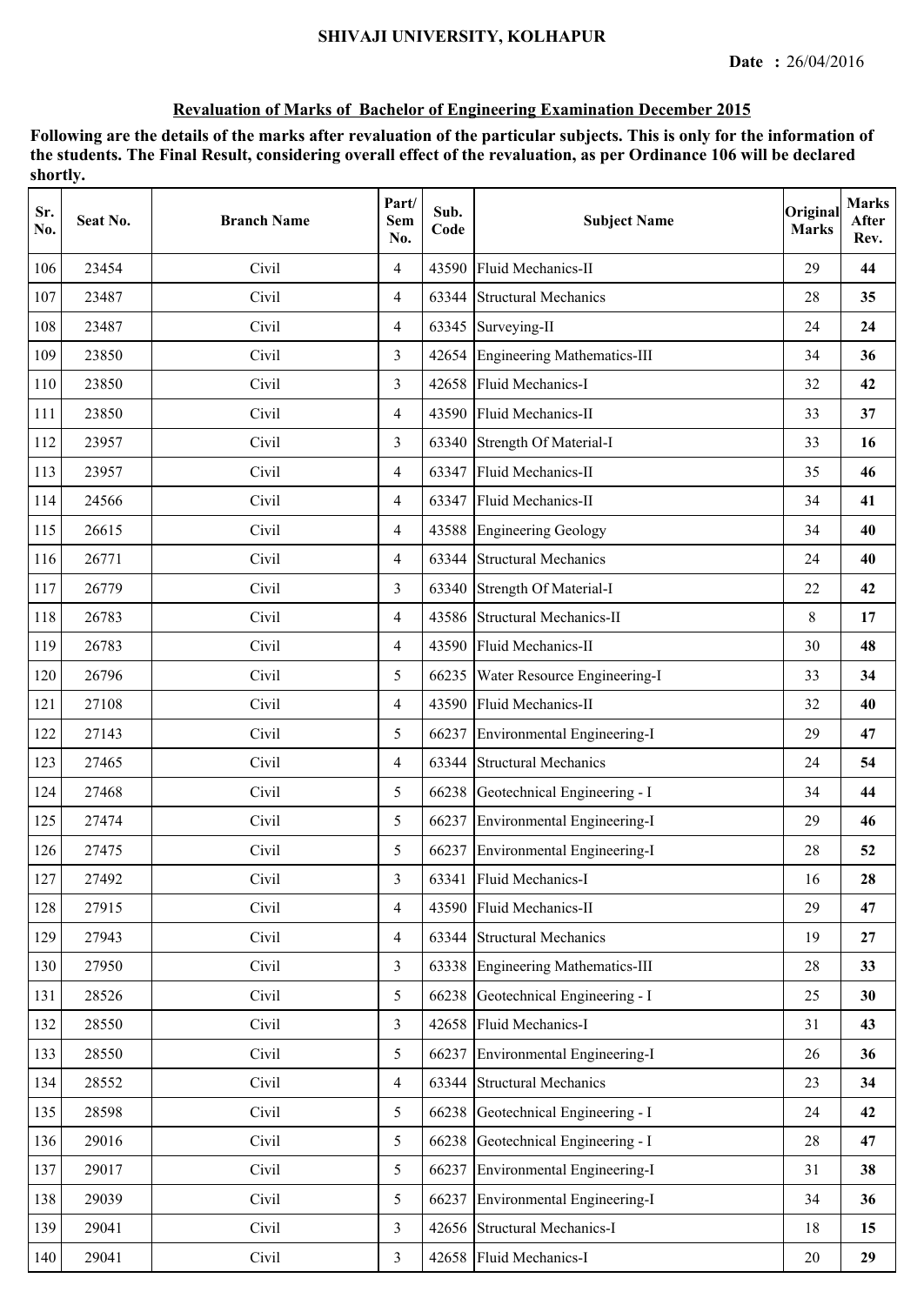| Sr.<br>No. | Seat No. | <b>Branch Name</b> | Part/<br><b>Sem</b><br>No. | Sub.<br>Code | <b>Subject Name</b>                | Original<br><b>Marks</b> | <b>Marks</b><br>After<br>Rev. |
|------------|----------|--------------------|----------------------------|--------------|------------------------------------|--------------------------|-------------------------------|
| 141        | 29041    | Civil              | $\overline{4}$             | 43586        | <b>Structural Mechanics-II</b>     | 16                       | 23                            |
| 142        | 29044    | Civil              | $\overline{4}$             | 43590        | Fluid Mechanics-II                 | 27                       | 27                            |
| 143        | 29044    | Civil              | $\overline{4}$             |              | 63338 Surveying-II                 | 11                       | 12                            |
| 144        | 29044    | Civil              | 5                          |              | 66235 Water Resource Engineering-I | 33                       | 42                            |
| 145        | 29058    | Civil              | 5                          |              | 66239 Transportation Engineering-I | 34                       | 50                            |
| 146        | 29063    | Civil              | $\overline{3}$             | 63341        | Fluid Mech-I                       | 27                       | 32                            |
| 147        | 29063    | Civil              | 5                          | 66237        | Environmental Engineering-I        | 33                       | 36                            |
| 148        | 29069    | Civil              | $\overline{4}$             | 63341        | Surveying-II                       | 29                       | 30                            |
| 149        | 29069    | Civil              | 5                          | 66235        | Water Resource Engineering-I       | 27                       | 40                            |
| 150        | 29504    | Civil              | $\overline{4}$             | 43590        | Fluid Mechanics-II                 | 30                       | 46                            |
| 151        | 29970    | Civil              | $\overline{4}$             |              | 63344 Structural Mechanics         | 29                       | 34                            |
| 152        | 29970    | Civil              | 5                          | 66239        | Transportation Engineering-I       | 33                       | 48                            |
| 153        | 30007    | Civil              | $\overline{4}$             | 63344        | <b>Structural Mechanics</b>        | 26                       | 47                            |
| 154        | 30024    | Civil              | $\overline{4}$             | 63347        | Fluid Mechanics-II                 | 33                       | 44                            |
| 155        | 30024    | Civil              | 5                          | 66235        | Water Resource Engineering-I       | 33                       | 51                            |
| 156        | 30032    | Civil              | 3                          | 63341        | Fluid Mechanics-I                  | 23                       | 41                            |
| 157        | 30290    | Civil              | 3                          | 66235        | Fluid Mechanics-I                  | 26                       | 42                            |
| 158        | 30290    | Civil              | 5                          |              | 66236 Design of Steel Structures   | 31                       | 37                            |
| 159        | 30314    | Civil              | 5                          | 66236        | Design of Steel Structures         | 29                       | 30                            |
| 160        | 30556    | Civil              | $\overline{4}$             |              | 43590 Fluid Mechanics-II           | 30                       | 40                            |
| 161        | 30556    | Civil              | $\overline{4}$             |              | 63345 Surveying-II                 | 27                       | 28                            |
| 162        | 31047    | Civil              | 5                          |              | 66238 Geotechnical Engineering - I | 34                       | 42                            |
| 163        | 31805    | Civil              | 5                          | 66237        | Environmental Engineering-I        | 35                       | 36                            |
| 164        | 31805    | Civil              | 5                          | 66238        | Geotechnical Engineering - I       | 24                       | 36                            |
| 165        | 31823    | Civil              | 5                          |              | 66236 Design of Steel Structures   | 24                       | 40                            |
| 166        | 31835    | Civil              | $\overline{4}$             |              | 63344 Structural Mechanics         | 27                       | 34                            |
| 167        | 31835    | Civil              | 5                          | 66236        | Design of Steel Structures         | 29                       | 40                            |
| 168        | 31874    | Civil              | $\overline{4}$             |              | 43588 Engineering Geology          | 33                       | 40                            |
| 169        | 31874    | Civil              | $\overline{4}$             |              | 43590 Fluid Mechanics-II           | 5                        | 8                             |
| 170        | 31876    | Civil              | $\overline{4}$             |              | 43590 Fluid Mechanics-II           | 27                       | 29                            |
| 171        | 32248    | Civil              | $\overline{3}$             | 42654        | <b>Engineering Mathematics-III</b> | 12                       | 15                            |
| 172        | 32249    | Civil              | $\overline{4}$             | 63347        | Fluid Mechanics-II                 | 28                       | 48                            |
| 173        | 32290    | Civil              | $\overline{4}$             |              | 43590 Fluid Mechanics-II           | 28                       | 47                            |
| 174        | 32290    | Civil              | 5                          | 45537        | Geotechnical Engineering-I         | 32                       | 29                            |
| 175        | 32290    | Civil              | 5                          |              | 45540 Environmental Engineering-I  | 36                       | 33                            |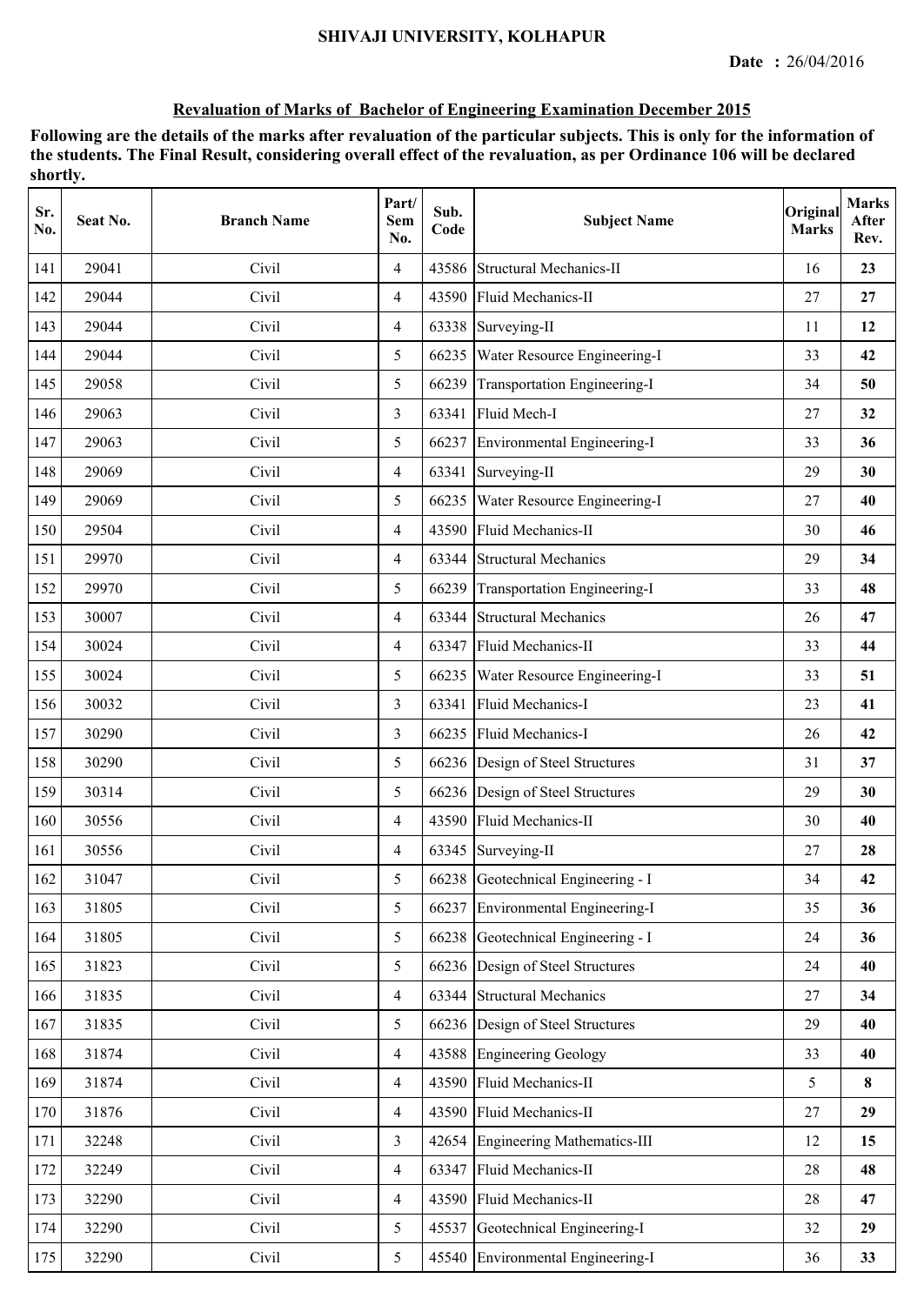| Sr.<br>No. | Seat No. | <b>Branch Name</b> | Part/<br>Sem<br>No. | Sub.<br>Code | <b>Subject Name</b>                    | Original<br><b>Marks</b> | <b>Marks</b><br>After<br>Rev. |
|------------|----------|--------------------|---------------------|--------------|----------------------------------------|--------------------------|-------------------------------|
| 176        | 32290    | Civil              | 6                   | 45542        | Structural Mechanics - III             | 26                       | 24                            |
| 177        | 32615    | Civil              | $\overline{4}$      |              | 43586 Structural Mechanics-II          | 35                       | 41                            |
| 178        | 32615    | Civil              | 5                   |              | 66237 Environmental Engineering-I      | 35                       | 34                            |
| 179        | 32639    | Civil              | 5                   |              | 45537 Geotechnical Engineering-I       | 29                       | 27                            |
| 180        | 32659    | Civil              | 5                   |              | 66236 Design of Steel Structures       | 29                       | 54                            |
| 181        | 32899    | Civil              | 6                   |              | 45542 Structural Mechanics - III       | 27                       | 28                            |
| 182        | 32899    | Civil              | 6                   |              | 45545   Water Resources Engineering-II | 36                       | 44                            |
| 183        | 33143    | Civil              | 3                   | 42654        | <b>Engineering Mathematics-III</b>     | 28                       | 33                            |
| 184        | 33172    | Civil              | 4                   | 43590        | <b>Fluid Mechanics-II</b>              | 36                       | 40                            |
| 185        | 33336    | Civil              | 3                   | 66235        | Fluid Mechanics-I                      | 27                       | 40                            |
| 186        | 33336    | Civil              | $\overline{4}$      |              | 43590 Fluid Mechanics-II               | 27                       | 40                            |
| 187        | 33338    | Civil              | 3                   |              | 63338 Engineering Maths-III            | 25                       | 26                            |
| 188        | 33338    | Civil              | 5                   |              | 66236 Design of Steel Structures       | 29                       | 35                            |
| 189        | 33340    | Civil              | 3                   |              | 63338 Engineering Maths-III            | 22                       | 33                            |
| 190        | 33340    | Civil              | 5                   |              | 66236 Design of Steel Structures       | 25                       | 41                            |
| 191        | 33549    | Civil              | 5                   |              | 66236 Design of Steel Structures       | 26                       | 32                            |
| 192        | 33581    | Civil              | 5                   |              | 45536 Design of Steel Structures       | 31                       | 44                            |
| 193        | 33581    | Civil              | 5                   | 45537        | Geotechnical Engineering-I             | 26                       | 40                            |
| 194        | 33584    | Civil              | 6                   | 45543        | Geotechnical Engineering-II            | 31                       | 35                            |
| 195        | 33920    | Civil              | 5                   |              | 66238 Geotechnical Engineering - I     | 47                       | 66                            |
| 196        | 34406    | Civil              | 5                   |              | 66236 Design of Steel Structures       | 26                       | 37                            |
| 197        | 34474    | Civil              | 5                   |              | 45536 Design of Steel Structures       | 19                       | 34                            |
| 198        | 35375    | Civil              | 5                   |              | 66238 Geotechnical Engineering - I     | 29                       | 65                            |
| 199        | 36765    | Civil              | 5                   | 66235        | Water Resource Engineering-I           | 32                       | 43                            |
| 200        | 36765    | Civil              | 5                   | 66237        | Environmental Engineering-I            | 33                       | 38                            |
| 201        | 36999    | Civil              | 5                   |              | 66236 Design of Steel Structures       | 22                       | 58                            |
| 202        | 37699    | Civil              | 5                   | 45538        | Water Resources Engineering-I          | 31                       | 43                            |
| 203        | 37699    | Civil              | 6                   |              | 45544 Engineering Management           | 30                       | 41                            |
| 204        | 39106    | Civil              | 5                   |              | 45536 Design of Steel Structures       | 33                       | 40                            |
| 205        | 39106    | Civil              | 5                   |              | 45537 Geotechnical Engineering-I       | 35                       | 31                            |
| 206        | 39366    | Civil              | 5                   | 66237        | Environmental Engineering-I            | 34                       | 34                            |
| 207        | 39366    | Civil              | 5                   | 66239        | Transportation Engineering-I           | 28                       | 42                            |
| 208        | 41111    | Civil              | 6                   | 45543        | Geotechnical Engineering-II            | 32                       | 41                            |
| 209        | 41315    | Civil              | $\tau$              | 47901        | Design of Concrete Structures-I        | 29                       | 50                            |
| 210        | 41320    | Civil              | 6                   | 45542        | Structural Mechanics - III             | 23                       | 32                            |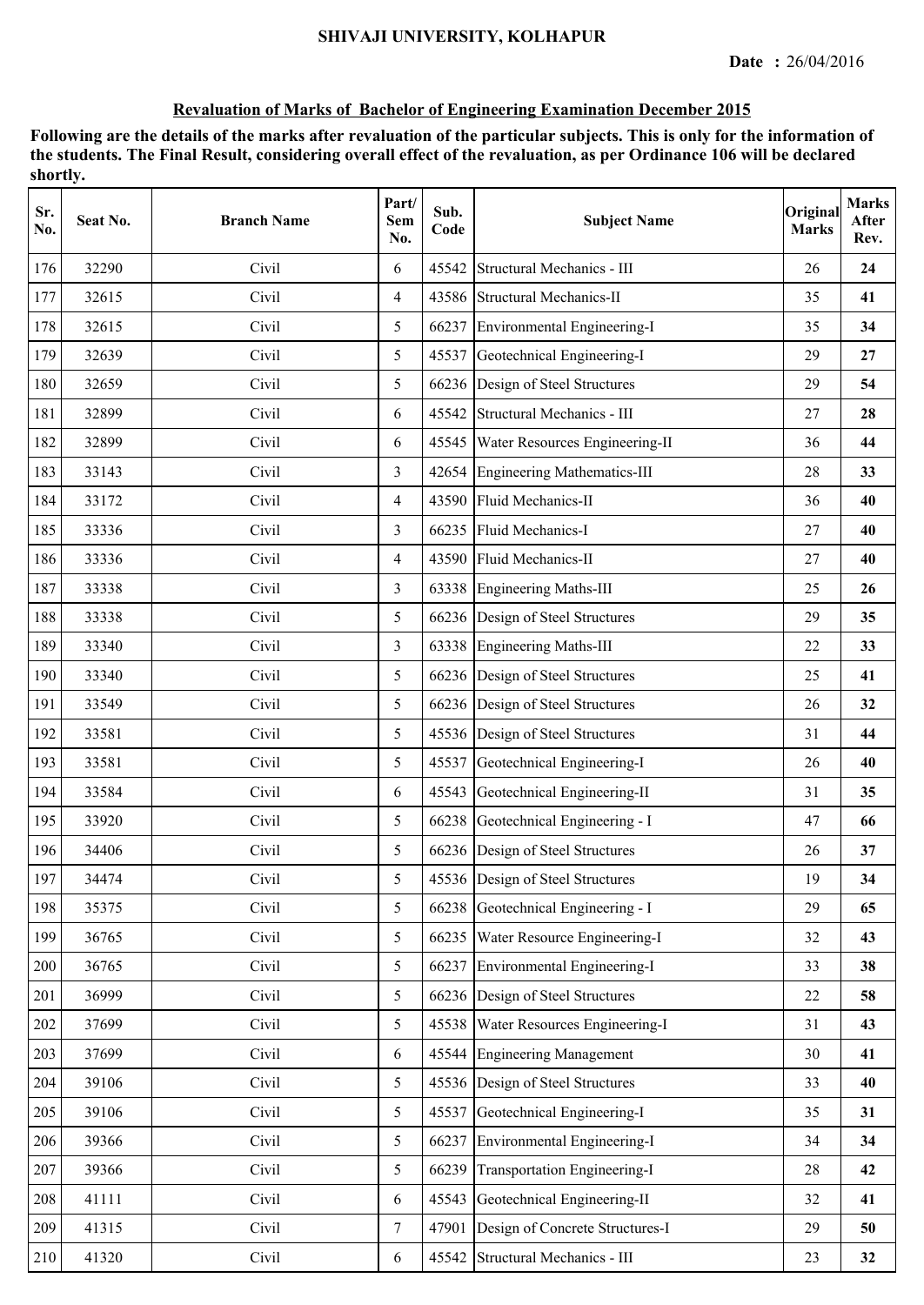| Sr.<br>No. | Seat No. | <b>Branch Name</b> | Part/<br><b>Sem</b><br>No. | Sub.<br>Code | <b>Subject Name</b>                                  | Original<br><b>Marks</b> | <b>Marks</b><br>After<br>Rev. |
|------------|----------|--------------------|----------------------------|--------------|------------------------------------------------------|--------------------------|-------------------------------|
| 211        | 41320    | Civil              | 7                          | 47901        | Design of Concrete Structures-I                      | 25                       | 32                            |
| 212        | 41322    | Civil              | $\tau$                     | 47903        | Earthquake Engineering                               | 27                       | 35                            |
| 213        | 41324    | Civil              | 6                          | 45542        | Structural Mechanics - III                           | 20                       | 49                            |
| 214        | 41335    | Civil              | 6                          | 45543        | Geotechnical Engineering-II                          | 32                       | 53                            |
| 215        | 41363    | Civil              | 6                          |              | 45545   Water Resources Engineering-II               | 31                       | 41                            |
| 216        | 41363    | Civil              | $\tau$                     | 47903        | Earthquake Engineering                               | 23                       | 35                            |
| 217        | 41375    | Civil              | 6                          | 45542        | Structural Mechanics - III                           | 10                       | 30                            |
| 218        | 41558    | Civil              | $\tau$                     | 47902        | Quantity Survey and Valuation                        | 25                       | 29                            |
| 219        | 41569    | Civil              | $\tau$                     | 47909        | Transportation Infrastructure Planning and<br>Demand | 32                       | 48                            |
| 220        | 41585    | Civil              | $\tau$                     | 47909        | Transportation Infrastructure Planning and<br>Demand | 33                       | 62                            |
| 221        | 41632    | Civil              | 6                          | 45542        | Structural Mechanics - III                           | 10                       | 14                            |
| 222        | 41964    | Civil              | 6                          | 45543        | Geotechnical Engineering-II                          | 33                       | 49                            |
| 223        | 41978    | Civil              | 6                          | 45543        | Geotechnical Engineering-II                          | 34                       | 44                            |
| 224        | 42187    | Civil              | 5                          | 45537        | Geotechnical Engineering-I                           | 22                       | 36                            |
| 225        | 42187    | Civil              | 6                          | 45542        | Structural Mechanics - III                           | 28                       | 32                            |
| 226        | 42820    | Civil              | 6                          | 45543        | Geotechnical Engineering-II                          | 21                       | 44                            |
| 227        | 43179    | Civil              | $\tau$                     | 47903        | Earthquake Engineering                               | 31                       | 28                            |
| 228        | 43432    | Civil              | 6                          | 45545        | Water Resources Engineering-II                       | 32                       | 50                            |
| 229        | 43433    | Civil              | $\tau$                     | 47903        | Earthquake Engineering                               | 26                       | 54                            |
| 230        | 43451    | Civil              | 6                          | 45543        | Geotechnical Engineering-II                          | 35                       | 57                            |
| 231        | 43454    | Civil              | 6                          |              | 45543 Geotechnical Engineering-II                    | 31                       | 47                            |
| 232        | 43454    | Civil              | $\boldsymbol{7}$           |              | 47901 Design of Concrete Structures-I                | 9                        | $\boldsymbol{9}$              |
| 233        | 43463    | Civil              | 6                          | 45545        | Water Resources Engineering-II                       | 30                       | 45                            |
| 234        | 43467    | Civil              | 6                          |              | 45542 Structural Mechanics - III                     | 22                       | 45                            |
| 235        | 43476    | Civil              | 6                          | 45542        | Structural Mechanics - III                           | 17                       | 45                            |
| 236        | 43679    | Civil              | 6                          |              | 45542 Structural Mechanics - III                     | 21                       | 31                            |
| 237        | 44157    | Civil              | 6                          |              | 45542 Structural Mechanics - III                     | 28                       | 42                            |
| 238        | 44453    | Civil              | 6                          |              | 45542 Structural Mechanics - III                     | 19                       | 24                            |
| 239        | 44473    | Civil              | 5                          | 45537        | Geotechnical Engineering-I                           | 29                       | 34                            |
| 240        | 44473    | Civil              | 6                          | 45542        | Structural Mechanics - III                           | 30                       | 34                            |
| 241        | 44486    | Civil              | 5                          | 45537        | Geotechnical Engineering-I                           | 28                       | 40                            |
| 242        | 44486    | Civil              | 6                          | 45542        | Structural Mechanics - III                           | 21                       | 24                            |
| 243        | 44486    | Civil              | $\overline{7}$             | 47901        | Design of Concrete Structures-I                      | 25                       | 21                            |
| 244        | 44490    | Civil              | 6                          |              | 45542 Structural Mechanics - III                     | 14                       | 41                            |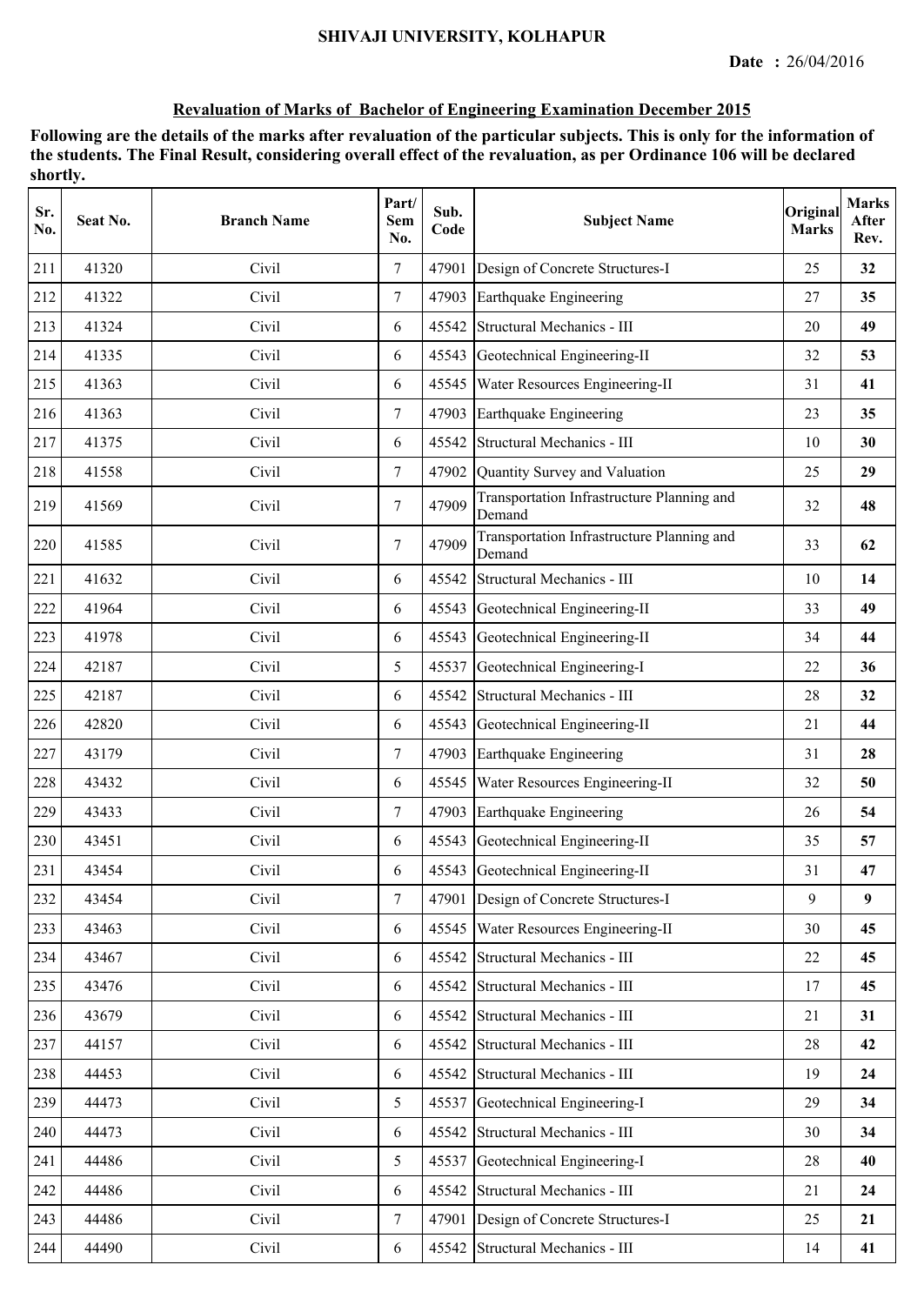| Sr.<br>No. | Seat No. | <b>Branch Name</b>       | Part/<br>Sem<br>No. | Sub.<br>Code | <b>Subject Name</b>                                          | Original<br><b>Marks</b> | <b>Marks</b><br>After<br>Rev. |
|------------|----------|--------------------------|---------------------|--------------|--------------------------------------------------------------|--------------------------|-------------------------------|
| 245        | 44771    | Civil                    | 6                   |              | 45546 Environmental Engineering-II                           | 30                       | 42                            |
| 246        | 47824    | Civil                    | $\overline{7}$      | 47903        | Earthquake Engineering                                       | 26                       | 44                            |
| 247        | 49607    | Civil                    | $\overline{7}$      | 47903        | Earthquake Engineering                                       | 23                       | 62                            |
| 248        | 26989    | Electronics & Tele-comm. | 3                   |              | 63460 Engineering Mathematics-III                            | 23                       | 37                            |
| 249        | 32576    | Electronics & Tele-comm. | 5                   |              | 66314 Antenna and Wave Propagation                           | 29                       | 33                            |
| 250        | 32576    | Electronics & Tele-comm. | 5                   |              | 66316 Signals and Systems                                    | 33                       | 42                            |
| 251        | 10651    | <b>ENVI</b>              | 3                   | 63501        | Environmental Chemistry & Microbiology                       | 29                       | 31                            |
| 252        | 10651    | <b>ENVI</b>              | 3                   | 63502        | <b>Fluid Mechanics</b>                                       | 25                       | 34                            |
| 253        | 10652    | <b>ENVI</b>              | 3                   | 63504        | Ecology & Environmental Sanitation                           | 36                       | 40                            |
| 254        | 10655    | <b>ENVI</b>              | 3                   | 63502        | <b>Fluid Mechanics</b>                                       | 35                       | 43                            |
| 255        | 10659    | <b>ENVI</b>              | $\overline{3}$      |              | 63500 Engineering Mathematics-III                            | 33                       | 28                            |
| 256        | 10662    | <b>ENVI</b>              | 3                   |              | 63501 Environmental Chemistry & Microbiology                 | 35                       | 34                            |
| 257        | 10662    | <b>ENVI</b>              | 3                   | 63502        | <b>Fluid Mechanics</b>                                       | 27                       | 29                            |
| 258        | 10671    | <b>ENVI</b>              | 3                   | 63502        | <b>Fluid Mechanics</b>                                       | 32                       | 32                            |
| 259        | 10672    | <b>ENVI</b>              | 3                   | 63502        | <b>Fluid Mechanics</b>                                       | 33                       | 41                            |
| 260        | 10674    | <b>ENVI</b>              | 3                   | 63502        | <b>Fluid Mechanics</b>                                       | 33                       | 40                            |
| 261        | 34784    | Environmental            | 5                   | 66268        | Water Supply Engineering                                     | 60                       | 64                            |
| 262        | 34796    | Environmental            | 5                   | 66268        | Water Supply Engineering                                     | 57                       | 58                            |
| 263        | 46790    | Environmental            | $\overline{7}$      | 45954        | Advanced Water & Wastewater Treatment                        | 25                       | 44                            |
| 264        | 46796    | Environmental            | $\tau$              |              | 45954 Advanced Water & Wastewater Treatment                  | 13                       | 40                            |
| 265        | 54015    | <b>MECH</b>              | 2                   |              | 59933 Engineering Mathematics-II                             | 29                       | 30                            |
| 266        | 26378    | Mechanical               | $\overline{4}$      |              | 43593 Numerical Methods                                      | 36                       | 22                            |
| 267        | 26827    | Mechanical               | $\overline{4}$      | 63362        | Fluid And Turbo Machinery                                    | 23                       | 40                            |
| 268        | 26827    | Mechanical               | $\overline{4}$      | 63363        | Theory Of Machines-I                                         | 29                       | 43                            |
| 269        | 27662    | Mechanical               | 3                   | 42660        | Engineering Mathematics -III                                 | 26                       | 26                            |
| 270        | 29601    | Mechanical               | 5                   | 66243        | Heat and Mass Transfer                                       | 25                       | 43                            |
| 271        | 29872    | Mechanical               | 3                   | 63351        | <b>Electrical Technology And Computer</b><br>Programming C++ | 23                       | 33                            |
| 272        | 29872    | Mechanical               | 5                   |              | 66243 Heat and Mass Transfer                                 | 29                       | 33                            |
| 273        | 31681    | Mechanical               | 3                   | 63352        | Applied Thermodynamics                                       | 23                       | 45                            |
| 274        | 33427    | Mechanical               | $\overline{4}$      | 63362        | Fluid And Turbo Machinery                                    | 30                       | 35                            |
| 275        | 11834    | <b>PROD</b>              | 3                   | 63475        | Thermal Engineering                                          | 33                       | 37                            |
| 276        | 27345    | Production               | 3                   | 63472        | Machine Tools And Processes                                  | 29                       | 34                            |
| 277        | 30441    | Production               | 5                   | 66289        | Metrology                                                    | 35                       | 43                            |
| 278        | 30441    | Production               | 5                   | 66291        | Metal Cutting Theory                                         | 36                       | 45                            |